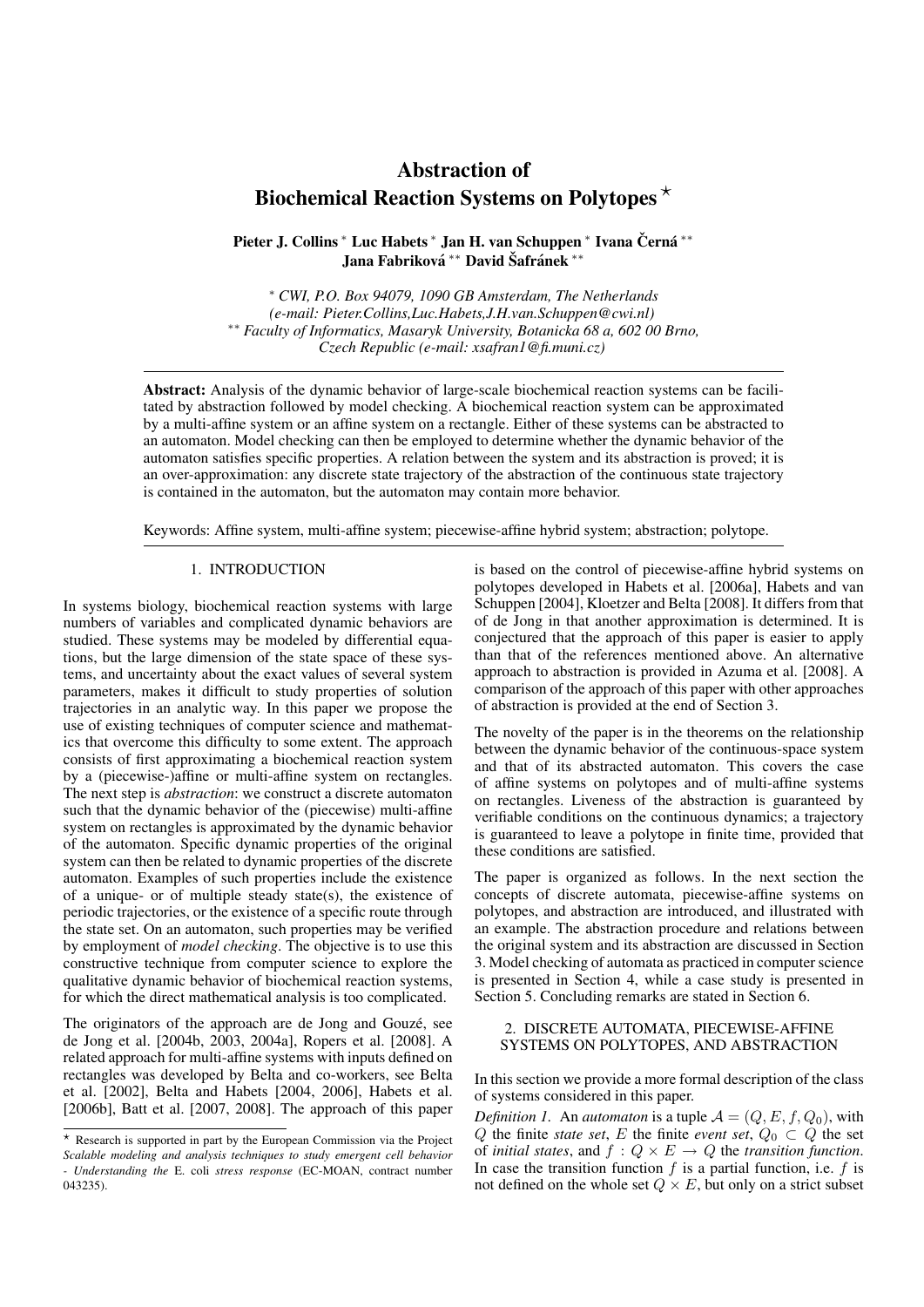of  $Q \times E$ , then one calls the automaton a *generator*. A *nondeterministic automaton* is defined as an automaton except that the transition function maps  $f: Q \times E \rightarrow P{\text{wrset}}(Q)$ . A *nondeterministic generator* is defined analogously.

*Definition 2.* A finite or infinite sequence  $(q_i)_{i=0}^k$  (with  $k \in \mathbb{N} \cup$  $\{0\}$  or  $k = \infty$ ) is a *state trajectory* of the automaton A if  $q_0 \in Q_0$ , and there exists a sequence  $(e_i)_{i=1}^k$  of events such that  $q_i \in f(q_{i-1}, e_i)$  for all  $i = 1, \ldots, k$ .

In this paper we want to study the evolution of continuoustime systems by abstracting them to automata, in such a way that the trajectories of these automata provide information on qualitative properties of the continuous-time systems. Before we can specify the class of systems we are mainly interested in, we first introduce some additional terminology.

*Definition 3.* Let  $X \subset \mathbb{R}^n$  be a closed full-dimensional polytope. A partitioning  $X_{part}(X) = \{X_i \mid i = 1, ..., m\}$  of X is called *admissible* if (1) for all  $i = 1, \dots, m$ :  $X_i$  is a closed full-dimensional polytope in  $\mathbb{R}^n$ , (2)  $\cup_{i=1}^m X_i = X$ , and (3) for all  $i, j = 1, \ldots, m, i \neq j$ , the intersection  $X_i \cap X_j$  is either empty, or a lower-dimensional common face of  $X_i$  and  $X_j$ . If both polytope X and all subpolytopes  $X_i$ ,  $(i = 1, \ldots, m)$ are n-dimensional rectangles, then an admissible partitioning  $X_{part}(X)$  is called *rectangular*.

A mapping  $g: X \to \mathbb{R}^n$  is called *piecewise-affine* on  $X_{\text{part}}(X)$ if (1a) g is continuous on X, and (2a) for all  $i = 1, ..., m$ there exist  $A_i \in \mathbb{R}^{n \times n}$  and  $a_i \in \mathbb{R}^n$  such that for all  $x \in X_i$ :  $g(x) = A_i x + a_i$ , i.e.  $g \mid_{X_i}$  is an affine mapping.

A mapping  $g: X \to \mathbb{R}^n$  is called *multi-affine* on  $X_{\text{part}}(X)$  if (1b) g is continuous on X, and (2b) for all  $i = 1, \ldots, m, g \mid_{X_i}$ is multi-affine, i.e.  $g \nvert_{X_i}$  is affine w.r.t. every of its variables, while keeping all other variables constant.

*Definition 4.* A *piecewise-affine system on a polytope* is a tuple  $\Sigma = (X, X_{part}(X), x_0, t_0, g),$ 

where state set X is a full-dimensional polytope in  $\mathbb{R}^n$ ,  $X_{part}(X)$  is an admissible partitioning of  $X, x_0 \in X$  is the initial continuous state,  $t_0 \in \mathbb{R}$  is the initial time, and  $g: X \to$  $\mathbb{R}^n$  is a piecewise-affine function on  $X_{part}(X)$ . A trajectory  $x : [t_0, t_1] \rightarrow X$  of system  $\Sigma$  is a solution of the differential equation

$$
\dot{x}(t) = g(x(t)), \qquad x(t_0) = x_0, \tag{1}
$$

where  $t_1$  is either the time instant that the trajectory leaves state polytope X, or  $t_1 = \infty$ , if trajectory  $x(t)$  remains in X forever.

If X is an *n*-dimensional rectangle,  $X_{part}(X)$  is a rectangular partitioning of X, and  $g : X \to \mathbb{R}^n$  is multi-affine on  $X_{part}(X)$ , then  $\Sigma = (X, X_{part}(X), x_0, t_0, g)$  is called a *multiaffine system on rectangles*.

One may distinguish piecewise-affine systems with the same affine dynamics on all polytopes in the partitioning, and systems with different affine dynamics on each subpolytope. In the second case, the dynamics on the boundary of two polytopes is still assumed to be continuous. It is possible to drop this continuity condition, but then one needs a different solution concept, the so-called Filipov solutions. This type of systems (and solutions) is not considered in this paper.

Let Q be a finite set of the same cardinality as  $X_{part}(X)$ , and let  $\pi$  :  $X_{part}(X) \rightarrow Q$  be an invertible mapping. Then every subpolytope  $X_i$  corresponds to exactly one discrete state  $q \in Q$ . Similarly, a continuous solution  $x : [t_0, t_1] \rightarrow X$ of (1) corresponds to a finite or infinite sequence over  $Q$ ; if x passes subsequently through the subpolytopes  $X_1, \ldots, X_k$ , then  $(\pi(X_i))_{i=1}^k$  is the corresponding sequence over Q. This sequence may also be interpreted as a state trajectory of an automaton.

*Definition 5.* An automaton  $A = (Q, E, f, Q_0)$  is an *abstraction* of piecewise-affine system Σ if every solution trajectory of (1) corresponds to a state trajectory of  $A$ .

The purpose of this paper is to present a procedure for the construction of an automaton that is an abstraction of a given piecewise-affine system. Before we describe this procedure in detail, we first illustrate the idea with a simple example.

*Example 6.* Consider the affine system  $\Sigma$  on rectangle  $[0, 2] \times$  $[0, 2]$  given by

$$
\dot{x}(t) = \begin{pmatrix} -4 & 0 \\ 0 & -5 \end{pmatrix} x(t) + \begin{pmatrix} 6.8 \\ 6.5 \end{pmatrix}, \ x(t_0) = x_0.
$$

Obviously,  $(1.7, 1.3)^T$  is the unique steady state of this system. We partition the state set  $X$  into four squares:

$$
\begin{array}{l}\nX_{(0,0)} = [0,1] \times [0,1], \ X_{(1,0)} = [1,2] \times [0,1], \\
X_{(0,1)} = [0,1] \times [1,2], \ X_{(1,1)} = [1,2] \times [1,2].\n\end{array}
$$

Using the differential equation, the direction vectors of the dynamics in all vertices of the subpolytopes are easily obtained (see Figure 1). These direction vectors indicate whether it is possible to go from one rectangle to another by crossing a common facet. In particular, if in all vertices of a facet the inner product of the direction vector with the normal vector of the facet has the same sign, then this holds true in *all* points of the facet because the dynamics in each rectangle is affine. This implies that the facet can only be crossed in one direction.

To construct an abstraction, define the discrete state set of the automaton by  $Q = \{q_{(0,0)}, q_{(1,0)}, q_{(0,1)}, q_{(1,1)}\}$  and the event set by  $E = \{e_{(0,0,1,0)}, e_{(0,0,0,1)}, e_{(1,0,1,1)}, e_{(0,1,1,1)}, e_{(0,1,0,0)}\}.$ Let  $\pi$  :  $X_{part}(X) \rightarrow Q$  be defined by  $\pi(X_{(i,j)}) = q_{(i,j)}$ ,  $i, j \in \{0, 1\}$ . In the automaton an event  $e_{(i,j,k,l)}$  occurs if a continuous state trajectory  $x(t)$  of  $\Sigma$  crosses the joint facet of  $X_{(i,j)}$  and  $X_{(k,l)}$  from  $X_{(i,j)}$  to  $X_{(k,l)}$ , enforcing the transition  $q_{(i,j)} \rightarrow q_{(k,l)}$  Note that not every event  $e_{(i,j,k,l)}$ ,  $(i,j,k,l \in$  $\{0, 1\}$ ) exists because  $X_{(i,j)}$  and  $X_{(k,l)}$  need to have a common facet, and because most facets can only be crossed in one direction. Now we define the abstraction of system  $\Sigma$  by the automaton  $A = (Q, E, f, Q_0)$ , where the transition function is obtained by inspection of the direction vectors of system  $\Sigma$  in the vertices of the subpolytopes (see Figure 1):

$$
f(q_{(0,0)}, e_{(0,0,1,0)}) = q_{(1,0)} f(q_{(1,0)}, e_{(1,0,1,1)}) = q_{(1,1)}
$$
  

$$
f(q_{(0,0)}, e_{(0,0,0,1)}) = q_{(0,1)} f(q_{(0,1)}, e_{(0,1,1,1)}) = q_{(1,1)}
$$
  

$$
f(q_{(0,1)}, e_{(0,1,0,0)}) = q_{(0,0)}
$$

Note that any state trajectory of automaton A that reaches  $q_{(1,1)}$ terminates, because in  $q_{(1,1)}$  no events can occur. This is due to the fact that a continuous state trajectory of system  $\Sigma$  cannot leave  $X_{(1,1)}$  once it has entered  $X_{(1,1)}$ ; indeed the direction vectors at the vertices of  $X_{(1,1)}$  indicate that it is only possible<br>vectors at the vertices of  $X_{(1,1)}$  indicate that it is only possible to cross the facets of  $X_{(1,1)}$  in the inward direction. Hence, the fact that the affine system  $\Sigma$  has a fixed point in atom polytope  $X_{(1,1)}$  is also visible from the behavior of automaton A.

In Example 6 the differential equation is easy to analyze, so abstraction is not really needed. The motivation for this study is the need to analyze very large sets of differential equations, for example the dynamic behavior of genetic, signal, and metabolic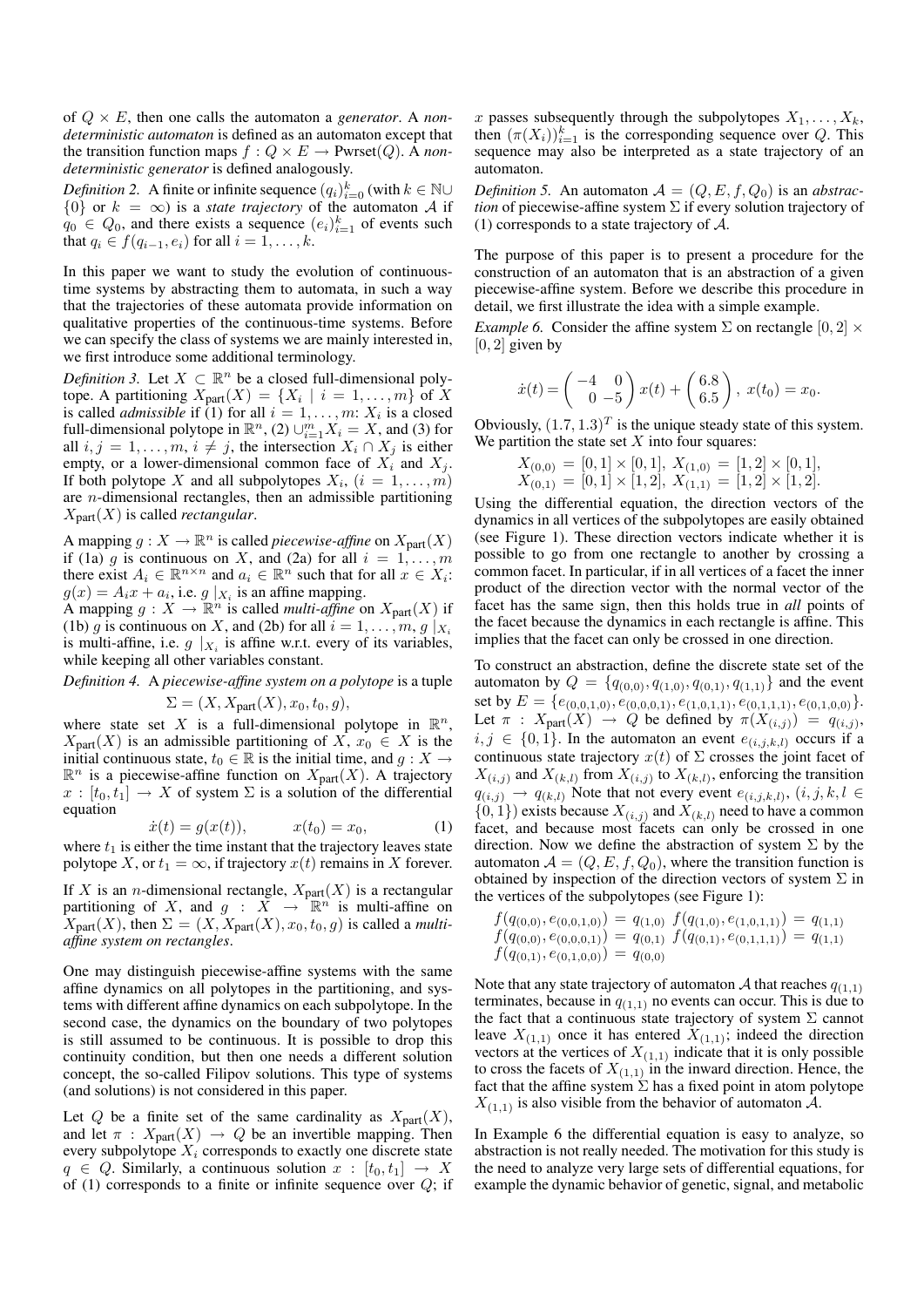

Fig. 1. Partitioned state set and vectors of affine system.

networks in systems biology. The differential equations of these networks are often polynomial or rational, and may be described or approximated by piecewise-affine or multi-affine systems. Furthermore, the parameter values of these systems are often not known exactly, but may range over a polytope. An exact analysis of this type of systems seems impossible, but still one wants to answer questions on existence and possible locations of steady states, existence of periodic solutions, or the solvability of specific reach-avoid problems. For this purpose, abstraction to an automaton may be helpful. If the system property one is interested in is also reflected in the discrete behavior of the abstraction, one may try to verify whether the abstraction satisfies the required condition. For this purpose *model checking* may be applied: the area in computer science that determines properties of automata by computation.

## 3. THE ABSTRACTION PROCEDURE

In this section the intuitive ideas on abstraction of a piecewiseaffine system  $\Sigma$  to an automaton A, as illustrated in Example 6, are formalized. The following questions will be discussed: (1) How to determine the so-called exit facets, i.e. the facets of a subpolytope that are crossed by a continuous state trajectory of system  $\Sigma$ ? (2) To which other subpolytope does the state trajectory proceed after exiting? (3) Does the state trajectory leave the subpolytope in finite time? (4) How to formulate the relation between the dynamic behavior of the system and that of the automaton?

#### *3.1 Preliminaries of the procedure*

*How to determine exit facets?* Let  $\Sigma = (X, X_{part}(X), x_0,$  $t_0, g$ ) be a piecewise-affine system on a polytope X. A facet  $F$  of subpolytope  $X_i$  is called an *exit facet* if there exists a trajectory of system  $\Sigma$ , starting in  $X_i$ , that attempts to leave  $X_i$  in finite time by crossing facet F. Let  $n_F$  denote the normal vector of  $F$ , pointing out of subpolytope  $X_i$ , and let the affine dynamics on  $X_i$  be described by  $\dot{x} = A_i x + a_i$ . Then F is an exit facet if and only if there exists  $\hat{x} \in F$  such that

$$
n_F^T(A_i\hat{x} + a_i) > 0.
$$
 (2)

Since the dynamics  $\dot{x} = A_i x + a_i$  is affine, it suffices to check condition (2) on  $V(F)$ , i.e. on the set of all vertices of facet F. *Lemma* 7. Facet  $F$  of subpolytope  $X_i$  is an exit facet w.r.t. the dynamics  $\dot{x} = A_i x + a_i$  on  $X_i$  if and only if

$$
\exists v \in V(F): n_F^T(A_i v + a_i) > 0.
$$

*To which subpolytope does the state trajectory proceed after exiting?* If a state trajectory leaves subpolytope  $X_i$  through a point in the relative interior of an exit facet, but stays in polytope  $X$ , then the trajectory proceeds to an adjacent subpolytope  $X_i$ . The situation is more complicated if the exit point is in a lower dimensional face of  $X_i$ , because this face may belong to more than one adjacent subpolytope. Keeping track of all possibilities makes the abstraction procedure extremely complex. Instead we only allow transitions to adjacent subpolytopes, that are also reachable via the relative interior of the joint facet. Exit through a lower dimensional face is then modeled by the subsequent execution of several transitions at the same time instant. E.g. in Figure 1, the continuous state trajectory that leaves subpolytope  $X_{(0,0)}$  through the north-east vertex, and enters  $X_{(1,1)}$ , is modeled by one of the transition sequences

$$
\begin{array}{ccc} X_{(0,0)} & \longrightarrow & X_{(1,0)} & \longrightarrow & X_{(1,1)}, \\ X_{(0,0)} & \longrightarrow & X_{(0,1)} & \longrightarrow & X_{(1,1)}.\end{array}
$$

*Does the state trajectory leave a subpolytope in finite time?* In the abstraction, an event will occur if the trajectory of the corresponding continuous-time system crosses the joint facet of two subpolytopes. So, in order to guarantee that a new event occurs after finite time, one has to verify whether the continuous state leaves a subpolytope in finite time.

*Theorem 8.* [Habets et al., 2006a, Th. 3.1] Consider an affine system  $\dot{x}(t) = A_i x(t) + a_i$  on a closed full-dimensional subpolytope  $X_i \subset \mathbb{R}^n$ . There exists an initial state  $x_0 \in X_i$ such that for all times  $t \in T = [t_0, \infty)$  the state trajectory belongs to the subpolytope, i.e.  $x(t; t_0, x_0) \in X_i$  if and only if there exists a fixed state in subpolytope  $X_i$ .

The existence of a fixed state can be checked by computing it numerically. Alternatively, one may use the direction vectors at the vertices of the polytope:

*Theorem 9.* Consider an affine system  $\dot{x}(t) = A_i x(t) + a_i$  on a closed full-dimensional subpolytope  $X_i \subset \mathbb{R}^n$ . There exists an  $\hat{x} \in X_i$  such that  $A_i \hat{x} + a_i = 0$  if and only if

$$
0 \in ConvexHull(\{A_i v + a_i \mid v \in \mathcal{V}(X_i)\}),\tag{3}
$$

i.e. if and only if the zero vector is a convex combination of the direction vectors at the vertices. The latter condition can be verified by checking the solvability of a finite set of linear equations.

Theorem 9 is based on the observation that if the dynamics are affine, then  $A_i X_i + a_i = \text{ConvexHull}(\{A_i v + a_i \mid v \in A_i\})$  $V(X_i)$ ). Condition (3) has the important advantage that it is also applicable if the dynamics are not known exactly, because some system parameters may range over a set of values in a polytope.

One may now distinguish three different cases:

- (1) Subpolytope  $X_i$  contains a fixed point, and at all vertices of  $X_i$ , the direction vector of the differential equation is pointing inward. In this case all trajectories that enter subpolytope  $X_i$  will remain in  $X_i$  forever. In the abstraction no real switching event will occur.
- (2) Subpolytope  $X_i$  does not contain a fixed point. Then all trajectories that enter  $X_i$  leave  $X_i$  in finite time (negation of Theorem 8).
- (3) Subpolytope  $X_i$  contains a fixed point, and there exists a vertex of  $X_i$  where the direction vector of the differential equation is pointing out of  $X_i$ . In this case there exist trajectories that start in  $X_i$  and remain in  $X_i$  forever, and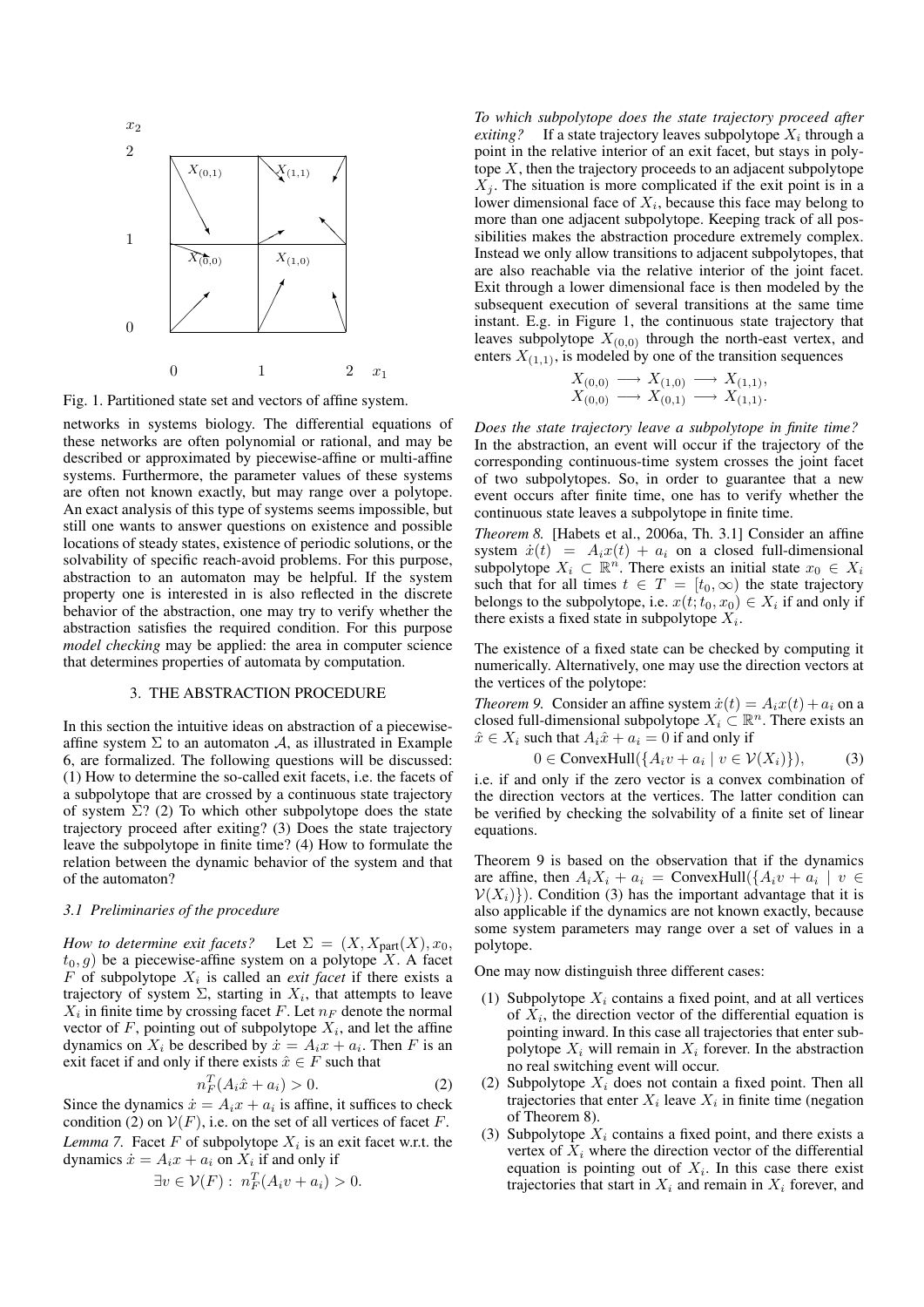other trajectories that start in  $X_i$  but leave  $X_i$  in finite time.

In the abstraction, case (1) corresponds to a discrete state in which no events can occur, and case (2) to a discrete state in which an event must occur in finite time. The direction vectors at the vertices determine which events are possible. Case (3) is a combination of (1) and (2): either no event occurs, because the continuous state stays in the subpolytope forever, or an admissible event occurs, because the continuous state leaves the polytope in finite time. Since the behaviors in cases (2) and (3) are conceptually different, the abstraction automaton has to reflect the distinction between case (2) and case (3). For this purpose, we define for every subpolytope  $X_i$  that contains a fixed point, two corresponding discrete states: the ordinary state  $q_i = \pi(X_i)$  and the terminal state  $q_{i,\tau}$ . We also add an empty event  $\epsilon$  to the event set E. Finally, transition function f is extended with transition  $f(q_i, \epsilon) = q_{i, \tau}$  and self-transition  $f(q_{i,\tau}, \epsilon) = q_{i,\tau}$ .

With this extension, the cases  $(1)$ ,  $(2)$ , and  $(3)$  can still be recognized from the abstraction. In case (1) the state  $q_i$  =  $\pi(X_i)$  allows for only the empty event  $\epsilon$ , which transfers the state to  $q_{i, \tau}$ . In this state only self-transitions are possible. In case (2) there are no changes with respect to the original situation as described in Example 6. In case (3) the state  $q_i$ allows for more than one event. One of these events is  $\epsilon$  and transfers the state to  $q_{i,\tau}$ , where again only self-transitions occur. Note that it remains visible from the event whether a transition is a real transition from one polytope to the other, or an artificial (self)-transition (empty event  $\epsilon$ ).

#### *3.2 Procedure of abstraction*

After this modification of the abstraction, all discrete state trajectories that correspond to continuous state trajectories that remain in X forever, are infinite sequences. Finite discrete state trajectories only occur if after a finite number of transitions the continuous state leaves the global polytope  $X$  through one of its exit facets. Since the model checking techniques that will be described in Section 4 are only applicable if all discrete state trajectories of the abstraction automaton are infinite, another modification of the abstraction is needed. First, an additional discrete state s is introduced, and transition function  $f$  is extended with the self-transition  $f(s, \epsilon) = s$ . Discrete state s represents the case that the continuous state trajectory is only defined on a finite time interval. For every subpolytope  $X_i$  with an exit facet  $F$  that is contained in a facet of global polytope X, we add a new event  $\eta_i$  to the event set, representing that a transition to  $s$  is possible. Simultaneously, transition function  $f$ is extended with the transition  $f(q_i, \eta_i) = s$ . This leads to the following algorithm for the construction of an abstraction:

*Algorithm 1.* Let  $\Sigma = (X, X_{part}(X), x_0, t_0, g)$  be a piecewiseaffine system on  $X_{part}(X)$ , and denote the number of subpolytopes in  $X_{part}(\tilde{X})$  by N. Construct the generator  $\mathcal{A} =$  $(Q, E, f, Q_0)$  in the following way.

- (1) Define  $Q := \{q_1, ..., q_N\} \cup \{s\}$  and  $\pi : X_{part}(X) \to Q$ by  $\pi(X_i) = q_i$ ,  $(i = 1, ..., N)$ . Set  $E := {\hat{\epsilon}}$ .
- (2) For all  $i = 1, \ldots, N$ : Check whether there exists  $\hat{x} \in X_i$ such that  $g(\hat{x}) = 0$ . Use Theorem 8 or 9 for this. If  $X_i$ contains a zero of g, then  $Q := Q \cup \{q_{i,\tau}\}.$
- (3) For all  $i \in \{1, \ldots, N\}$ : let  $\mathcal{F}(X_i)$  be the set of facets of  $X_i$ . For every  $F \in \mathcal{F}(X_i)$ , the normal vector of facet F pointing out of  $X_i$  is denoted by  $n_F$ .

For all  $F \in \mathcal{F}(X_i)$ , for which there exists a vertex  $v \in \mathcal{V}(F)$  such that  $n_F^T g(v) > 0$  do:

- if F is the common facet of subpolytopes  $X_i$  and  $X_j$ , then  $E := E \cup \{e_{i,j}\},\$
- if  $F$  is not the common facet of two subpolytopes, then  $E := E \cup \{\eta_i\}.$
- (4) For state set  $Q$  as constructed in (1) and (2), and event set  $E$  as constructed in (1) and (3), define the transition function  $f: Q \times E \longrightarrow$  Pwrset(Q) in the following way. For  $i = 1, \ldots, N$  and  $e \in E$ :

$$
f(q_i, e) := \begin{cases} \{q_k\} \text{ if } e = e_{i,k} \text{ for some } k \neq i, \\ \varnothing \text{ if } e = \epsilon \text{ and } q_{i,\tau} \notin Q, \\ \{q_{i,\tau}\} \text{ if } e = \epsilon \text{ and } q_{i,\tau} \in Q, \\ \{s\} \text{ if } e = \eta_i, \\ \varnothing \text{ if } e \in E \setminus (\{e_{i,k} \mid k \neq i\} \cup \{\epsilon, \eta_i\}) \end{cases}
$$

For 
$$
i = 1, ..., N
$$
 such that  $q_{i, \tau} \in Q$  and  $e \in E$ :

$$
f(q_{i,\tau}, e) := \begin{cases} \varnothing & \text{if } e \neq \epsilon, \\ \{q_{i,\tau}\} & \text{if } e = \epsilon. \end{cases}
$$

Finally, for all  $e \in E$ :

$$
f(s,e) := \begin{cases} \varnothing & \text{if } e \neq \epsilon, \\ \{s\} & \text{if } e = \epsilon. \end{cases}
$$

- (5) Set  $Q_0 = {\pi(X_i)}$  where  $X_i$  is a subpolytope such that  $x_0 \in X_i$  and  $x(t; t_0, x_0) \in X_i$  for all  $t \in (t_0, t_0 + \varepsilon)$ , for some  $\varepsilon > 0$ . If  $x_0$  is not fixed,  $Q_0$  consists of all discrete states that correspond to a subpolytope, in which a continuous trajectory starts.
- (6) Output: the generator  $A = (Q, E, f, Q_0)$ .

*Remark 10.* In the definition of transition function  $f$  in (4) it is required that  $e \in E$ . The definition is correct because  $e_{i,j} \in E$ if and only if there exists a continuous trajectory that moves from subpolytope  $X_i$  to  $X_j$  by crossing their joint facet.

*Remark 11.* For general convex polytopes X and arbitrary partitions  $X_{part}(X)$  the execution of Algorithm 1 will be difficult in general, because of the geometric complexity of the partition, that needs to be unraveled in steps (2) and (3). This problem does not occur if  $X$  is a multi-dimensional rectangle, that is partitioned in smaller rectangles of the same dimension. Using a suitable encoding of the atom rectangles, the search for vertices of facets and adjacent rectangles becomes trivial. Therefore the results in this paper are in particular of interest for the class of piecewise-affine systems on multi-dimensional *rectangles*.

As a consequence of the construction of abstraction A in Algorithm 1, the definition of the discrete state trajectory, corresponding to a given continuous state trajectory of a piecewiseaffine system, has to be modified.

*Definition 12.* Let  $\Sigma = (X, X_{part}(X), x_0, t_0, g)$  be a piecewise affine system on  $X_{part}(X)$ , and let  $x : [t_0, t_1] \rightarrow X$  be a solution of (1) with  $t_1$  either finite or  $t_1 = \infty$ . Suppose that x subsequently passes through subpolytopes  $X_1, \ldots, X_k \in$  $X_{part}(X)$ , with  $k \in \mathbb{N} \cup \{0\}$  or  $k = \infty$ , where we use the definition of proceeding to a new subpolytope as explained in Subsection 3.1. Then the discrete state trajectory  $\rho(x) \in Q^{\omega}$ corresponding to  $x$  is the infinite sequence defined by: If  $k = \infty$  then

$$
\rho(x) = (\pi(X_j))_{j=1}^{\infty}.
$$

If k is finite, and  $q_{k,\tau}$  denotes the terminal state corresponding to  $\pi(X_k)$  then the sequence  $\rho(x)$  is given by

$$
(\rho(x))_j = \begin{cases} \pi(X_j) & \text{if } j \in \{1, \dots, k\}, \\ q_{k,\tau} & \text{if } j > k \text{ and } t_1 = \infty, \\ s & \text{if } j > k \text{ and } t_1 < \infty. \end{cases}
$$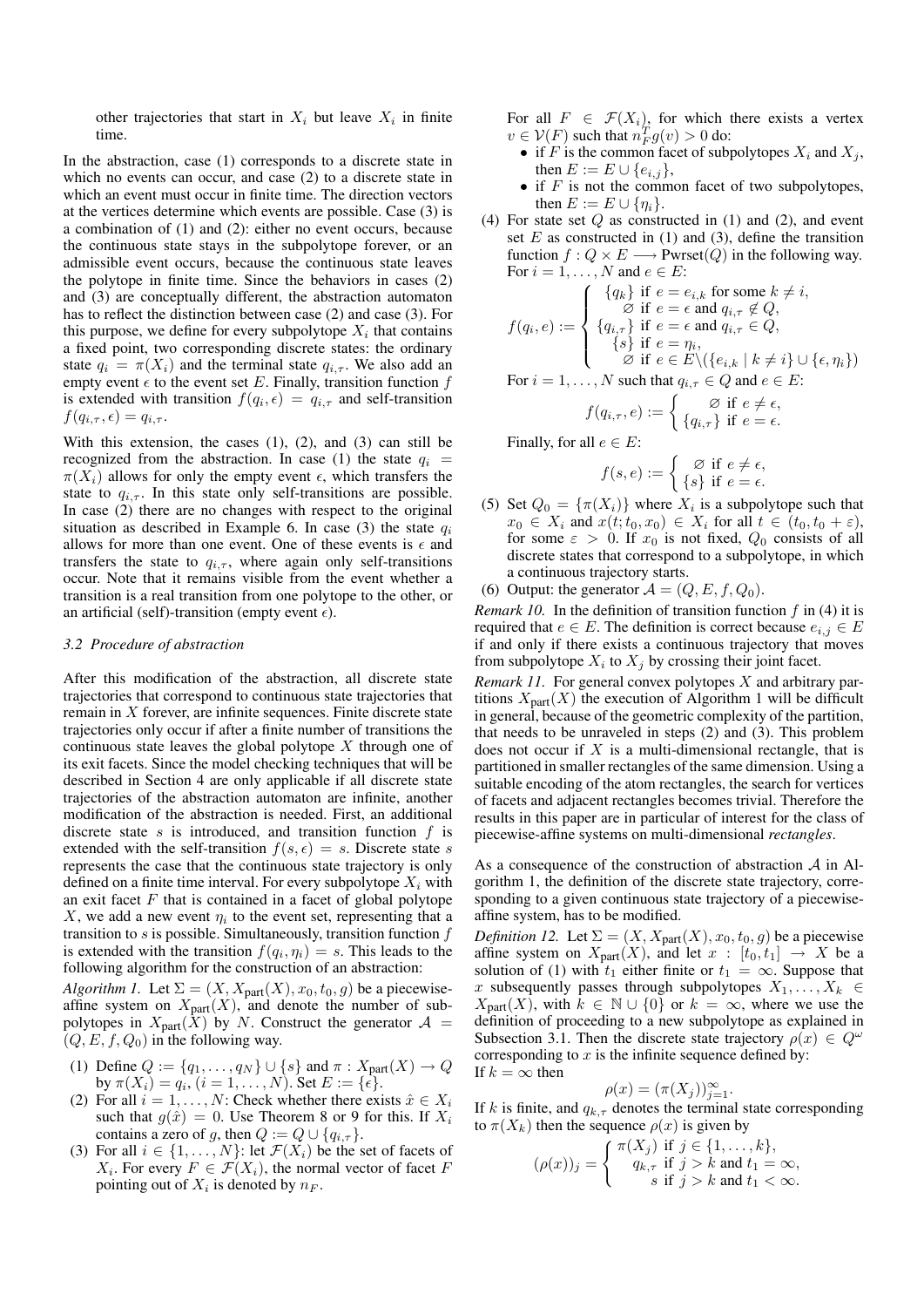#### *3.3 The relation between a system and its abstraction*

*Definition 13.* Let  $\Sigma = (X, X_{part}(X), x_0, t_0, g)$  be a piecewise affine system on  $X_{part}(X)$ , and consider the associated automaton abstraction  $A = (Q, E, f, Q_0)$  as defined in Algorithm 1.

- (a) *Global sufficiency* of the relation between the piecewiseaffine system  $\Sigma$  and the associated automaton  $\mathcal A$  is said to hold if for any initial state  $x_0 \in X$  the continuous trajectory  $x = x(t; t_0, x_0)$  of  $\Sigma$  corresponds to a discrete state trajectory of automaton A, i.e.  $\rho(x)$ , as defined in Definition 12, is a state trajectory of  $A$
- (b) *Global necessity* of the relation between the piecewiseaffine system  $\Sigma$  and the associated automaton  $\mathcal A$  is said to hold if for every discrete state trajectory  $d$  of automaton A there exists an initial state  $x_0 \in X$  such that the continuous trajectory  $x = x(t; t_0, x_0)$  of  $\Sigma$  corresponds to discrete state trajectory d, i.e.  $\rho(x) = d$ .

*Theorem 14.* Let  $\Sigma = (X, X_{part}(X), x_0, t_0, g)$  be a piecewiseaffine system on  $X_{part}(X)$ , and let  $\mathcal{A} = (Q, E, f, Q_0)$  be its associated automaton abstraction as defined in Algorithm 1.

- (a) The relation between the piecewise-affine system  $\Sigma$  and the corresponding automaton  $A$  is globally sufficient.
- (b) There exist piecewise-affine systems  $\Sigma$  for which the relation with its associated abstracted automaton A is *not* globally necessary.

The abstraction from the piecewise-affine system to the automaton is an approximation in that the automaton may have trajectories for which there does not exist a state trajectory of the piecewise-affine system. This is described above as that global necessity of the abstraction does not hold.

For several analysis problems, such as reachability with uncertain initial conditions, abstraction is more effective and efficient than numerical simulation or mathematical analysis. The complexity of the abstraction procedure remains to be investigated.

Novel aspects of this paper include the abstraction procedure with terminal discrete states representing the case that a continuous trajectory does not leave a subpolytope in finite time. Theorems 8 and 9 provide necessary and sufficient conditions for this, which considerably reduces the over-approximation. This is an advantage in comparison with earlier approaches. Other contributions are the observation of the particular role of rectangular partitions to avoid computational complexity, and the exact mathematical formulation of the results.

## *3.4 Extension to multi-affine systems*

The abstraction procedure described in Algorithm 1 may be extended to multi-affine systems (cp. Belta et al. [2002], Belta and Habets [2006]). For biochemical systems this is of particular interest, because several models of these systems, e.g. of some genetic networks, are multi-affine systems. However, the dynamic behavior of the abstraction automaton is in general larger than in the piecewise-affine case. Therefore, model checking of these automata leads to more conservative results. The reason for this decrease in performance is the fact that Theorems 8 and 9 do -to the knowledge of the authors- not extend to the multiaffine case. Instead one may prove the following:

*Theorem 15.* Let  $\dot{x}(t) = q(x(t))$  be a multi-affine system on an *n*-dimensional rectangle  $\widetilde{R}_i \subset \mathbb{R}^n$ . If there exists a vector  $w \in$  $\mathbb{R}^n$  such that for all vertices  $v \in \mathcal{V}(R_i)$  we have  $w^T g(v) > 0$ ,

then all state trajectories of this system leave rectangle  $R_i$  in finite time.

Note that the sufficient condition in Theorem 15 can be verified by solving a set of linear inequalities in the unknown vector  $w$ . However, if the condition is not satisfied, it is unclear whether all solutions leave rectangle  $R_i$  in finite time, and one has to take the possibility of a trajectory staying in  $R_i$  forever into account. In the abstraction, this may be the source of unrealistic transitions to terminal states.

In the multi-affine case, Theorem 14 remains valid. The abstraction is still globally sufficient, but not globally necessary. The larger behavior of the abstraction will lead to more discrete trajectories in the automaton, that do not correspond to trajectories of the real multi-affine system.

### *3.5 Comparison with the literature*

The discrete abstractions computed in this paper are for piecewise-affine systems on a given polyhedral partition or subdivision. By using techniques based on interval analysis, the underlying method can, in principle, be extended to *nonlinear systems*. Abstractions of nonlinear systems based on interval analysis have been computed in Stursberg et al. [1997] and Ratschan and She [2007]. Although they are guaranteed to give over-approximations to the discrete dynamics of the continuous system (sufficiency), the quality of the approximation can be (and typically is) rather poor. Even refining the partition may not improve the quality of the approximation. Only when the system dynamics is related to the structure of the state-space decomposition, as in de Jong et al. [2003], good results may be expected. In practice, in order to obtain usable abstractions, more advanced methods must be used.

Closest to the approach presented here is that in Boczko et al. [2007]. Rather than use a fixed polyhedral subdivision, a simplicial subdivision is computed based on the system itself, and the resulting *flow induced* multivalued map provides a good abstraction of the continuous system. The method can be used for both nonlinear and piecewise-affine systems. However, a good polyhedral subdivision itself is extremely difficult to compute, and the method is likely to be useful only in low dimensions.

An alternative approach is to use a fixed polyhedral subdivision (typically rectangular), and to integrate the continuous dynamics for a fixed time step  $h$  (see e.g. Asarin et al. [2000], Grüne [2002] and the tool Ariadne (Balluchi et al. [2006])). This method is very good for smooth nonlinear systems, but may have problems handling piecewise-smooth systems. A hybrid strategy, comprised of piecing together continuous trajectories to obtain a so-called sub-shift of finite type for the discrete abstraction, may be more appropriate for piecewise-smooth systems.

#### 4. MODEL CHECKING

In the field of formal verification of SW/HW systems, model checking refers to the problem of automatically verifying whether a simplified model of a system meets a given specification. A specification is stated by means of a temporal logic formula. Models are considered as finite-state automata (or generators) on infinite strings – the so-called Kripke structures.

For a biochemical reaction system modeled as a system of ODEs, temporal logics provide a formalism which can suffi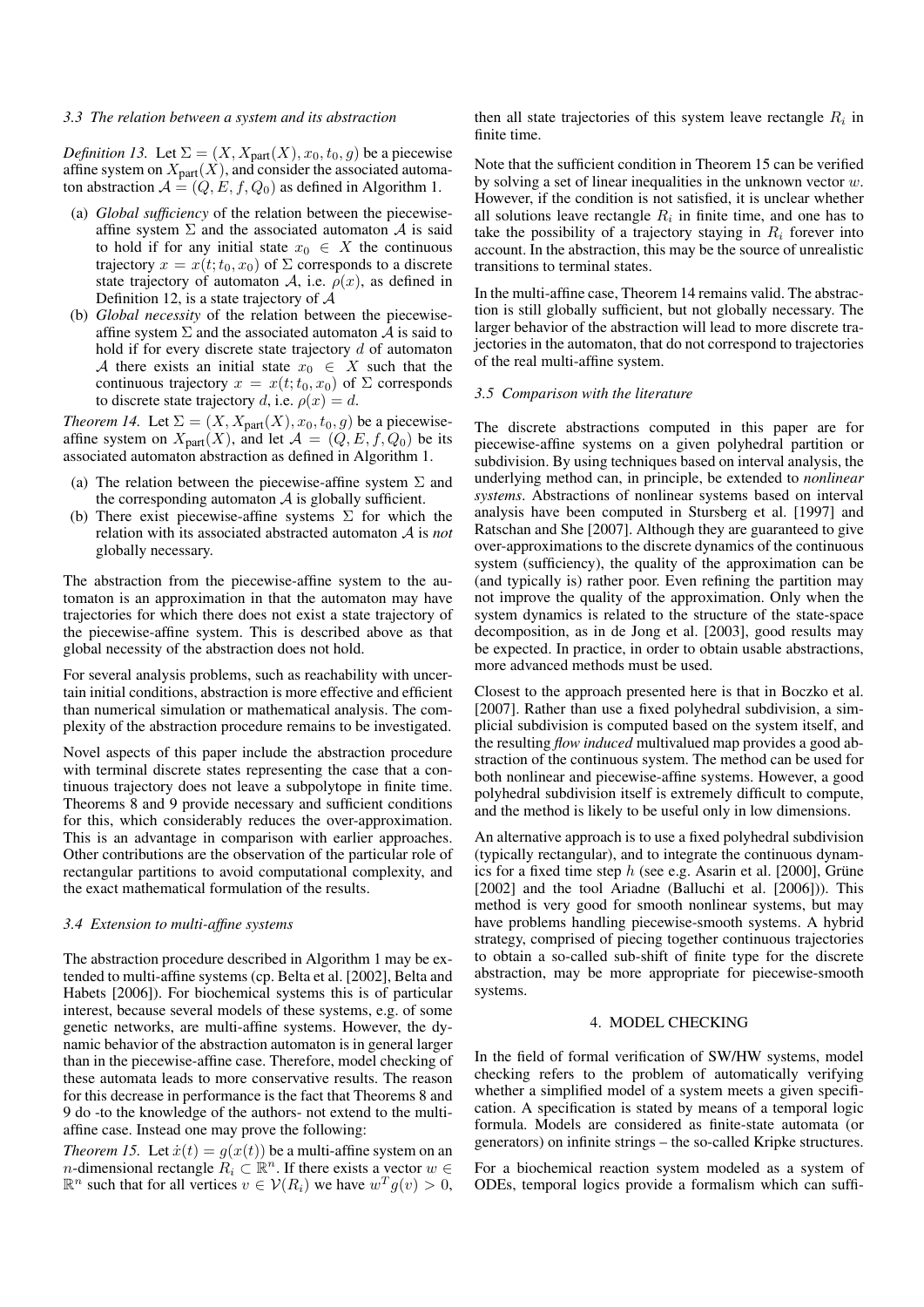ciently express dynamic properties of reaction kinetics, such as all kinds of stability (including non-hyperbolic equilibria as well as multi-stability), oscillations, temporal ordering of certain concentration levels, causality, etc. Rizk et al. [2008], Monteiro et al. [2008]. We employ linear temporal logic (LTL) interpreted on infinite paths in automata resulting from the abstraction procedure of Section 3. In this setting, model checking can be used in two basic ways:

- (1) to automatically detect presence of particular dynamics phenomena in the system
- (2) to verify correctness of the model (i.e., checking whether some undesired property is exactly avoided)

### *4.1 Turning an abstraction automaton into a Kripke structure*

In order to reason about temporal properties, individual states of the abstraction automaton have to be assigned local (static) properties in terms of propositions. As these propositions make the atoms for temporal formulae construction, they are called atomic propositions. Since any discrete state represents a polytope or a rectangle in  $\mathbb{R}^n$ , it is required that each atomic proposition has the same validity for all points in the respective set. The *set of atomic propositions* is denoted AP.

*Definition 16.* Let  $A = (Q, E, f, Q_0)$  be a (non-deterministic) automaton, as constructed in Alg. 1. The *Kripke structure of* A is a tuple  $\mathcal{K}(A) = (Q, f', Q_0, L)$ , with  $f' : \overline{Q} \to 2^Q$  given by

$$
f'(q) = \bigcup_{e \in E} f(q, e),
$$

and  $L: Q \to 2^{AP}$  a labeling function, that assigns to every  $q \in Q$  the set  $L(q)$  of atomic propositions valid in q.

A path  $\pi^{q_0}$  of  $\mathcal{K}(A)$  is defined as an infinite sequence  $\pi^{q_0}$  =  $q_0q_1 \cdots$  such that  $q_0 \in Q_0$  and  $q_{i+1} \in f'(q_i)$  for all  $i \in \mathbb{N}$ .

Validity of an LTL property  $\varphi$  is traditionally defined on infinite paths in terms of the satisfaction relation  $\pi^{q_0} \models \varphi$  (formal definition of basic LTL syntax and semantics is available e.g. in Clarke et al. [2000]). LTL logic is interpreted universally on automata provided that a formula  $\varphi$  is satisfied by the automaton A, written  $A \models \varphi$ , only if for all  $q \in Q_0$  and all paths  $\pi^q$  in  $\mathcal{K}(A)$  it holds that  $\pi^q \models \varphi$ . The general *model checking problem* is then formulated as follows:

*Problem 17.* For a given abstraction automaton A with  $Q_0$  the set of initial states and a given LTL formula  $\varphi$  decide whether  $A \models \varphi$ . In the negative case, return some path  $\pi^q$  in  $\mathcal{K}(A)$ where  $q \in Q_0$  such that  $\pi^q \not\models \varphi$  – a so-called counterexample.

#### *4.2 Interpreting model checking results on original systems*

LTL can be directly interpreted on trajectories of dynamic systems (see e.g. Rizk et al. [2008] for definition of the semantics). Given a dynamic system  $S$  with a particular initial state, we can say that S satisfies a formula  $\varphi$ , written  $S \models \varphi$ , only if the trajectory starting at the initial state satisfies  $\varphi$ . The following theorem characterizes the relation between validity of  $\varphi$  in the abstraction and in the original system.

*Theorem 18.* Consider a dynamic system S of any class and the associated abstraction automaton A.

- (1) If global necessity holds then  $S \models \varphi$  implies  $A \models \varphi$ .
- (2) If global sufficiency holds then  $A \models \varphi$  implies  $S \models \varphi$ .

If for affine systems on polytopes and multi-affine systems on rectangles model checking of a property on the corresponding

| $\texttt{AmtB} + \texttt{NH}_4$ ex <sup>*</sup> $\xleftarrow{k_2} \overset{k_1}{\longleftrightarrow} \texttt{AmtB-NH}_4$ | $k_1 = 5 \cdot 10^8, k_2 = 5 \cdot 10^3$          |
|--------------------------------------------------------------------------------------------------------------------------|---------------------------------------------------|
| AmtB-NH <sub>4</sub> $\stackrel{k_3}{\rightarrow}$ AmtB-NH <sub>3</sub> + H <sub>ex</sub>                                | $k_3 = 50$                                        |
| AmtB-NH <sub>3</sub> $\xrightarrow{k_4}$ AmtB + NH <sub>3</sub> in                                                       | $k_A = 50$                                        |
| NH <sub>4</sub> in $\stackrel{k_5}{\rightarrow}$                                                                         | $k_5 = 80$                                        |
| $NH_3$ in + $H_{in}^* \stackrel{k_7k_6}{\longleftarrow} NH_4$ in                                                         | $k_6 = 1 \cdot 10^{15}$ , $k_7 = 5.62 \cdot 10^5$ |
| $NH_3ex^* \stackrel{k_8k_9}{\longleftrightarrow} NH_3in$                                                                 | $k_8 = k_9 = 1.4 \cdot 10^4$                      |
| Table 1. NH <sub>3</sub> transport biochemical model                                                                     |                                                   |

```
dAmtB/dt = -k_1 \cdot AmtB · NH<sub>4</sub>ex + k_2 \cdot AmtB-NH<sub>4</sub> + k_4 \cdot AmtB-NH<sub>3</sub>
dAmtB-NH<sub>3</sub>/dt = k_3 \cdot AmtB-NH<sub>4</sub> – k_4 \cdot AmtB-NH<sub>3</sub>
dAmtB-NH<sub>4</sub>/dt = k_1 \cdot AmtB·NH<sub>4</sub>ex - k_2 \cdot AmtB-NH<sub>4</sub> - k_3 \cdot AmtB-NH<sub>4</sub>
     d{\tt NH_3in}/dt = k_4 \cdot {\tt AmtB-NH_3} - k_7 \cdot {\tt NH_3in} + k_6 \cdot {\tt NH_4in}d\mathrm{NH_4\,in}/dt = k_5\,\cdotNH<sub>4</sub>in + k_7\,\cdotNH<sub>3</sub>in · H<sub>in</sub> + k_6\,\cdotNH<sub>4</sub>in
           Table 2. NH<sub>3</sub> transport mathematical model
```
automaton yields true, then the original system also satisfies this property. However, when the result is negative, the returned counterexample may have no corresponding trajectory in the original system. The main point is the characterization of necessary and sufficient conditions for leaving a polytope in finite time. For affine systems the results of this paper enable sufficient model checking of any LTL property on abstracted dynamic systems, including liveness properties which rely on time progress of the system. However, for multi-affine systems the framework is practically limited since conditions for finitetime leaving of a rectangle are only necessary thus imposing another source of over-approximation. Safety properties expressing non-reachability of a convex subset of the state space from the given initial region can be still sufficiently checked. Problems of liveness checking are studied in Batt et al. [2007].

By employing the results discussed in this paper, we have developed a prototype tool BioDiVinE (Barnat, Brim and Šafránek [2010]) that implements parallel LTL model checking algorithms for rectangular abstractions of dynamic systems. The tool currently supports affine and multi-affine dynamic systems on rectangles.

## 5. CASE STUDY

We have conducted model checking analysis of a biochemical system representing a module of the *E. coli* metabolic network defined in Ma et al. [2009]. In particular, we considered reactions involved in ammonium transport into the cell (Table 1). Due to reactions with two substrates, the resulting model is a multi-affine system (Table 2).

The model represents a pathway providing two parallel channels for ammonium exchange – direct diffusion through the membrane (reactions  $k_8$ ,  $k_9$ ) and an ion-channel mechanism (reactions  $k_1, ..., k_7$ ) employed under low external ammonium conditions. Species marked by asterisk were considered constant, thus the continuous state set is chosen to be in  $\mathbb{R}^5$ . We analyzed several reachability properties by testing the maximal achievable level of internal ammonium forms w.r.t. a given (biologically correct) range of external ammonium concentrations. Details on the model setting and individual analysis tasks are provided in Barnat et al. [2009].

Based on expected concentration values, first a threshold is set, bounding the domain of each variable. The internal thresholds defining the abstraction partition are initially set to a single intermediate concentration level, to be chosen freely. Additional thresholds are identified by atomic propositions for particular